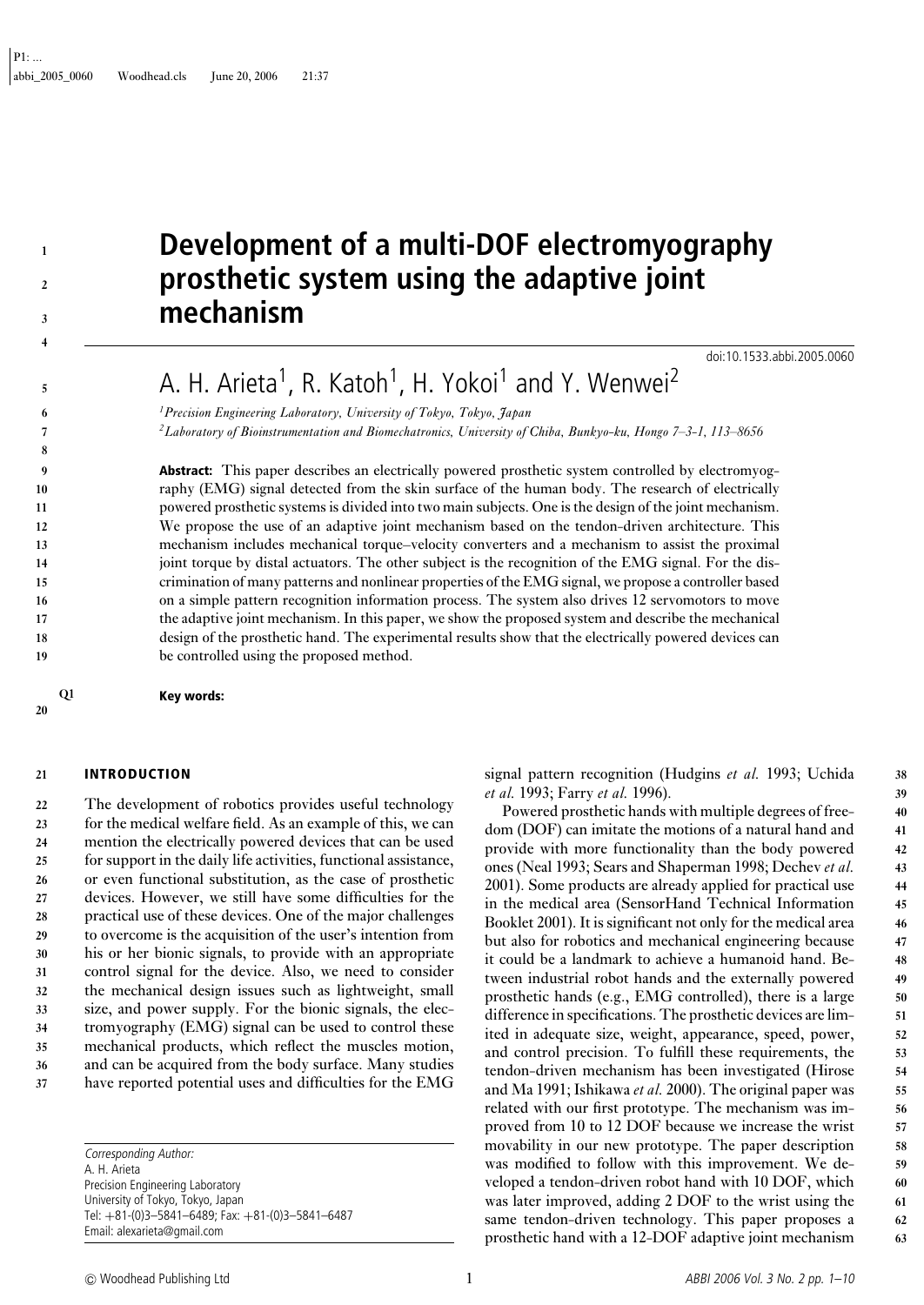# A. H. Arieta, R. Katoh, H. Yokoi and Y. Wenwei



*Figure 1* EMG prosthetic hand.



*Figure 2* EMG signal pattern of the supination motion detected from the surface of the forearm.

**64** based on a tendon-driven mechanism. Figure 1 shows a **65** picture of the proposed system.

 A machine with many DOF is difficult to control. Also, EMG signal patterns are not stable and are difficult to clas- sify. We need a good interface to control properly such a machine. Figure 2 shows an example of a general EMG signal. The proposed controller for the EMG prosthetic system is based on the On-Line Learning Method devel- oped by Nishikawa *et al.* (2000). The On-Line Learning Method performs the adaptive function for the controller of the mechanical device. The EMG-controlled device sys- tem uses an EMG signal to transmit human intentions to control the mechanical device; however, EMG signal pat-tern changes over time even if the hand motion is the same

(Uchida *et al.* 1993; Nishikawa *et al.* 2000). Also, it is af- **78** fected by environmental temperature, time dependence, **79** electric noise, and individual differences. Because of these **80** difficulties, the On-Line Learning Method is applied to **81** detect the EMG signal pattern suitable for the motion of **82** hand or body. **83** 

Chapter 2 shows the background and requirements for **84** the prosthetic hand. Chapter 3 describes the proposed **85** adaptive joint mechanism and experimental results its char- **86** acteristics. Chapter 4 describes the controller of the EMG **87** prosthetic system and its performance. **88**

#### **PROSTHETIC HAND 89**

The natural forearm consists of five fingers, palm, and wrist **90** joint. Each finger has three joints and 4 DOF. The palm has **91** many joints, but the motive freedom is integrated into one **92** DOF. The wrist joint has 3 DOF. Therefore, to realize the **93** functional level of human hand, the ideal prosthetic hand **94** should have 24 DOF. **95**

However, the prosthetic hand also has physical restric- **96** tions, such as weight, size, and power. The prosthesis size **97** should be produced from the small size (for children) to **98** a larger version (for adults). The weight is limited to the **99** weight of a natural hand. It is necessary to reduce the in- **100** ternal pressure in the socket and to reduce the load on the **101** upper arm, which supports the prosthetic hand. On the **102** basis of these considerations, the prosthetic hand must **103** be designed lightweighted. These constraints limit the **104**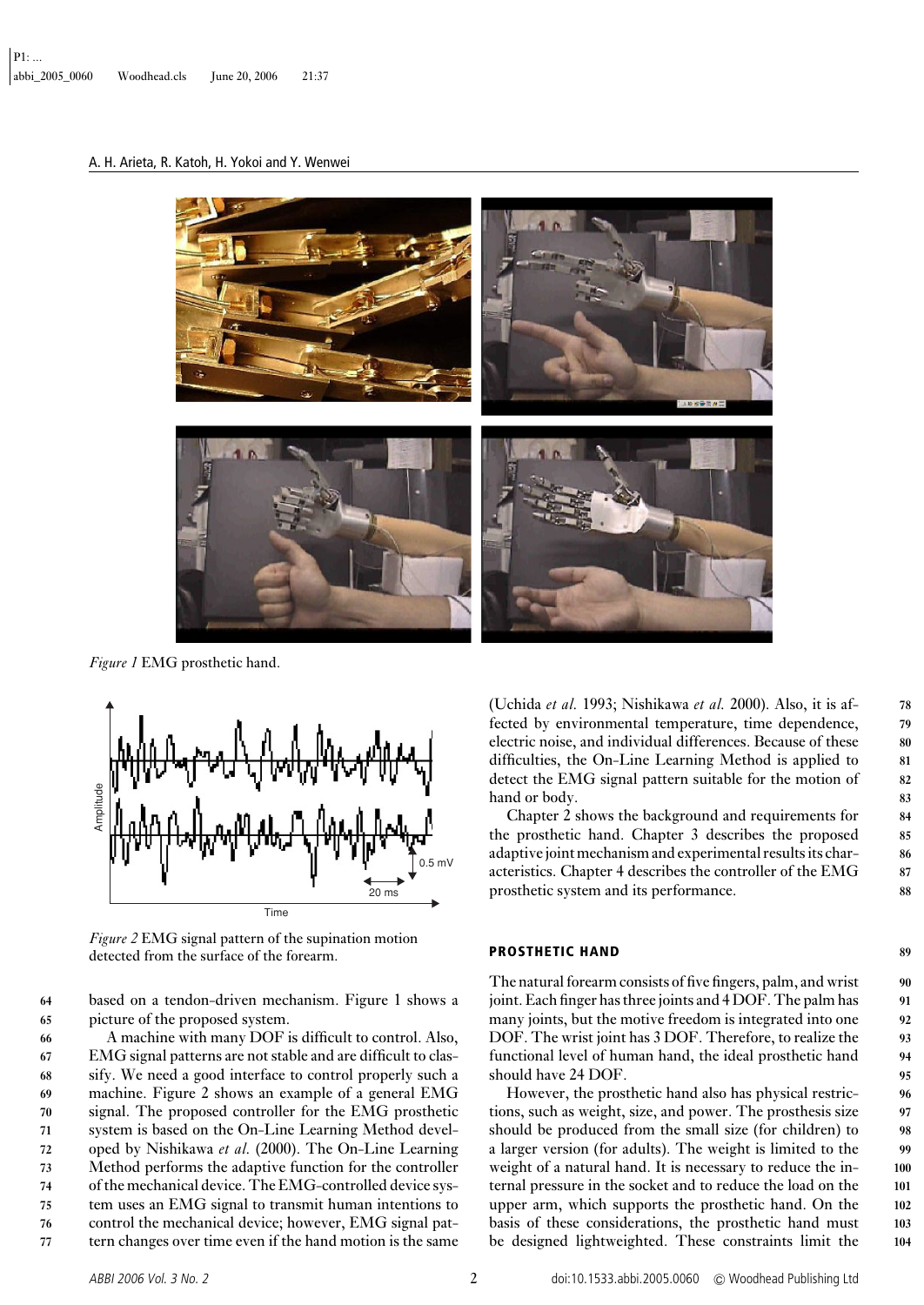

*Figure 3* Online learning mechanism diagram (Nishikawa *et al.* 2000).

 functionality of the conventional myoelectric prosthetic hands on the market (SensorHand Technical Information Booklet 2001), which have only 2–4 functions (grasping, hand opening, and wrist rotations (supination/pronation)).

 The grasping force of the prosthetic hand should be strong enough to grip a glass of water; this condition re- quires more than 3.5 kg/cm. Objective values of the closing speed (300 mm/s) and torque are also severe for the pros- thetic hand. Certainly, researchers have acquired higher actuation speed and grasping power, as well as more pre- cise controlled robot hand than the human's one (note that it does not contain the planning of the hand motion). How- ever, these improvements in speed and torque do not come without their trade-off in weight and size, making them unusable in prosthetic applications.

 On the contrary, current prosthetic hands on the mar-121 ket can achieve only the gripping force up to 100 Nm and 1.3 Hz as maximum open-close frequency for grasping (SensorHand Technical Information Booklet 2001). The power–weight ratio is a problem for the prosthetic hands, because the motor is placed on the base of the hand, which, in order to increase the gripping force, needs to increase the motor torque, resulting in a heavier device. We pro- pose that it is not necessary to provide high speed and high power simultaneously. If the hand mechanism does have a torque converter that will adapt to the torque needs ac- cording to the hand task, the mechanism can increase its grip force and actuation speed without incurring in weight increase.

 The current prosthesis controllers cannot control the prosthetic hand as precisely as the central nerve system can do. One reason is the controller capacity, where commercial devices rely on 1 or 2 DOF, which is quite limited to the human hand. Another constraint in the interaction with the current prosthetic devices is the lack of feedback other than the visual for the amputee. It is difficult to execute complex tasks without an adequate amount of feedback information.

 From the above discussion, trading off the advantage of lightweight hand against the disadvantage of complex control, this paper develops an electrical prosthetic hand with a tendon-driven system. It arranges actuators on the outside of hand and employs wires and tubes as transmitter **147** because the greater part of the load of current prosthetic **148** hand is an actuator (motor) arranged into the hand. It **149** reduces the load on the remaining limb of the amputee by **150** moving the center of balance away from hand and into the **151** forearm. Moreover, enhancing grasping power, the design **152** includes a proximal joint assisting mechanism in which **153** distal actuators also provide force to the proximal joint. **154**

These mechanisms make the system complex, time- **155** delayed, and nonlinear. In the case that desired trajec- **156** tory is given, feedback control, represented by Bang-Bang **157** control, and canonical PID control (Ishikawa *et al.* 2000) **158** has been suggested as the motor control model to realize **159** target-reaching behavior, and in turn employed to control **160** the manipulators. However, when the control object con- **161** tains components that would cause nonlinear and/or time- **162** delayed responses, these kinds of control would cause large **163** overshoot or oscillation phenomenon. **164**

#### **MAIN CONTROLLER FOR THE EMG PROSTHETIC HAND 165**

The requirements for the controller of EMG prosthetic **166** hand are summarized as follows. **167**

- 1. The internal state and system parameters of the controller **168** should be able to change. **169**
- 2. The functions of motion of the EMG sensor-based pros- **170** thetic hand should be able to improve. **171**
- 3. The amputee can observe the feedback of the EMG signal **172** pattern. **173**
- 4. The learning mechanism should be able to work even if **174** the evaluation is weak. **175**
- 5. The learning mechanism should be able to run on real **176** time. **177**

The proposed controller based on the On-Line Learning **178** Method (Nishikawa *et al.* 2000) consists of three units as **179** shown in Figure 3. The units are Analysis Unit, Classifi- **180** cation Unit, and Supervision Unit. **181**

#### **Analysis unit 182**

This unit extracts the feature vector *V* from the EMG sig- **183** nal *S*. The raw EMG signal is processed using an FFT **184**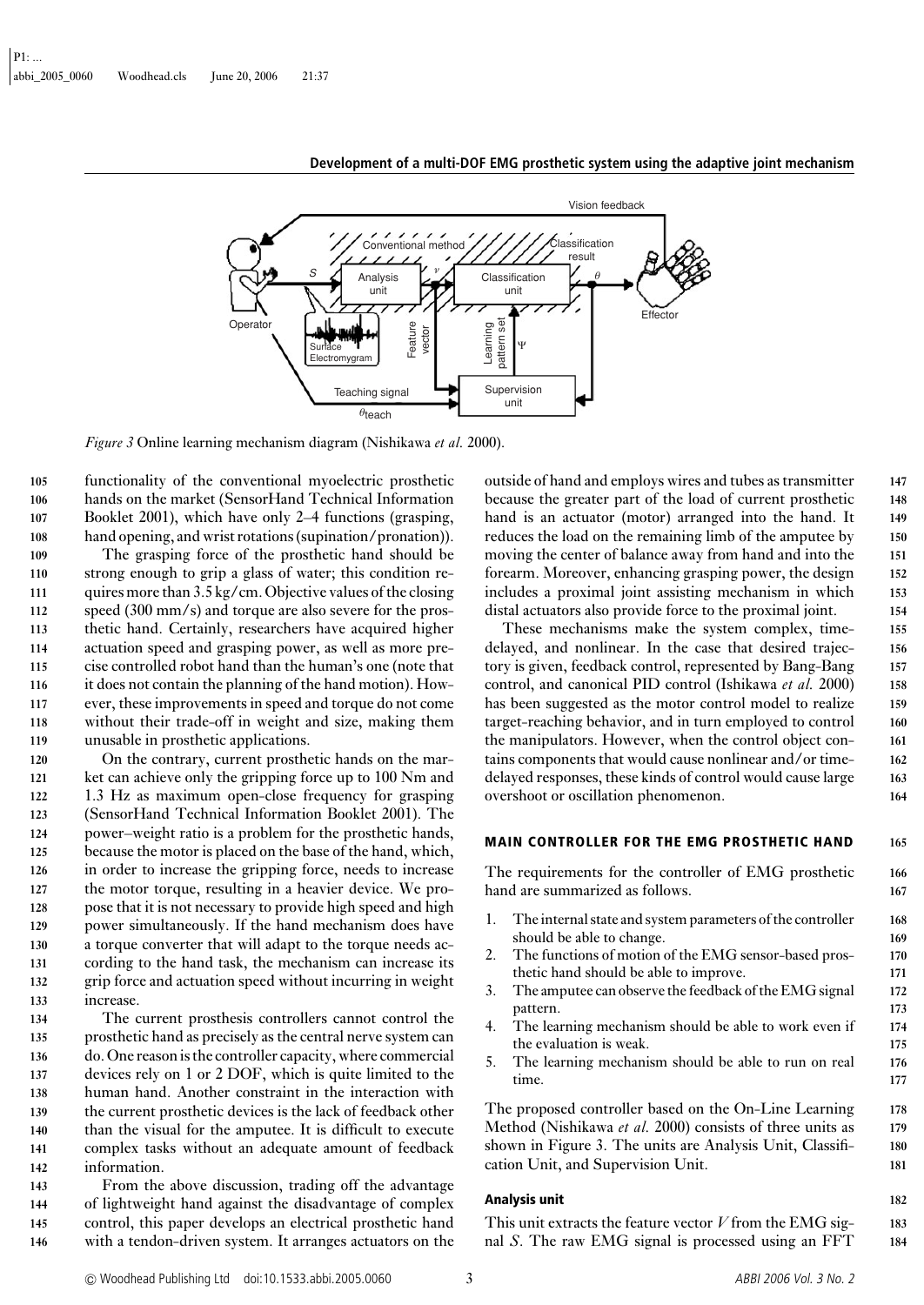#### A. H. Arieta, R. Katoh, H. Yokoi and Y. Wenwei



*Figure 4* Surface EMG sensors position.

**185** algorithm. The feature vector is acquired by sampling the **186** frequency spectrum resulting from the FFT for each sen-**187** sor. We used eight samples for each channel.

#### **188 Classification unit**

 This unit classifies the predicted forearm motion from the feature vector *V* of the Analysis Unit, and also produces 191 the control command  $\theta$  for the prosthetic hand mechanism. The system parameters of this unit are learned by using an 193 evaluation  $\Psi$  from the Supervision Unit. For each motion, the classification receives a package of 16 vectors, which are added to the vector database that is used to calculate the weights of the neural network. The weights are calculated using a back propagation algorithm.

#### **198 Supervision unit**

199 This unit produces evaluation  $\Psi$  by using an amputee's instruction  $\theta_{\text{teach}}$  and the feature vectors  $\zeta$ , and these eval- uations are sent to the Classification Unit. The procedures of this controller are as follows. The Analysis Unit detects the EMG signal from the sensor on the forearm of the am- putee, producing the feature vectors for the Classification Unit. The Classification Unit receives the feature vectors, generating the control commands for the prosthetic hand. If the motion of the prosthetic hand is not equal as the ex- pected motion from the amputee, the operator can include a new data set of training for the Supervision Unit. The Supervision Unit evaluates and updates the Classification Unit until the expected motion is realized. The Classifica- tion Unit changes its own system parameters to find the mapping function that is able to denote the relationship of the feature vectors and the expected motion command. Therefore, this controller will become to produce the suit- able mapping function for the individual characteristics of amputee between the EMG signals and the motor com-mand of prosthetic hand.

#### **219 Experimental result**

 We carry out the experiments to classify up to 10 fore- arm motions from two channels of surface EMG using the classifier. We practice the experiment classifying eight forearm motions by five normal subjects. We execute the



*Figure 5* Experimental setup. The proposed controller is implemented in a PC. A subject pushes the keyboard to teach and watches a computer graphics hand on the monitor instead of a real-prosthetic hand as visual feedback (Nishikawa *et al.* 2000).

experiment classifying 10 forearm motions by three nor- **224** mal subjects who showed high performance in the previ- **225** ous experiments. The detected EMG signal from dry type **226** sensors is amplified 10,000 times to a voltage of near ±10. **<sup>227</sup>** The amplified signal is digitized using an Analog-Digital **228** acquisition board with a resolution of 12 bits and a sam- **229** pling rate of 1,600 Hz. The digitized signal is sent to the **230** controller. Dry-type electrodes are used and placed in the **231** neighborhood of the elbow near the origin of forearm mus- **232** cles, where a several number of different motions can be **233** acquired. Moreover, we can use the same sensor position to **234** amputee subjects with different remaining forearm length. **235** Figure 4 shows the position of the surface electrodes; chan- **236** nel 1 is located at the side of the radius, channel 2 is located **237** on the side of ulna, and channel 3 is used for the detection **238** of the thumb movement. The ground reference is placed **239** on the elbow. **240**

Figure 5 shows the experimental setup. The EMG **241** classifier is implemented by software in a personal com- **242** puter. We use the keyboard to send the teaching signal **243** to the Supervision Unit. The visual feedback is provided **244** by a computer graphic-generated anthropomorphic hand. **245** This system is used to train the prosthetic system, while **246** providing information on the internal states by the sta- **247** tus of the graphic interface. The subject can monitor the **248**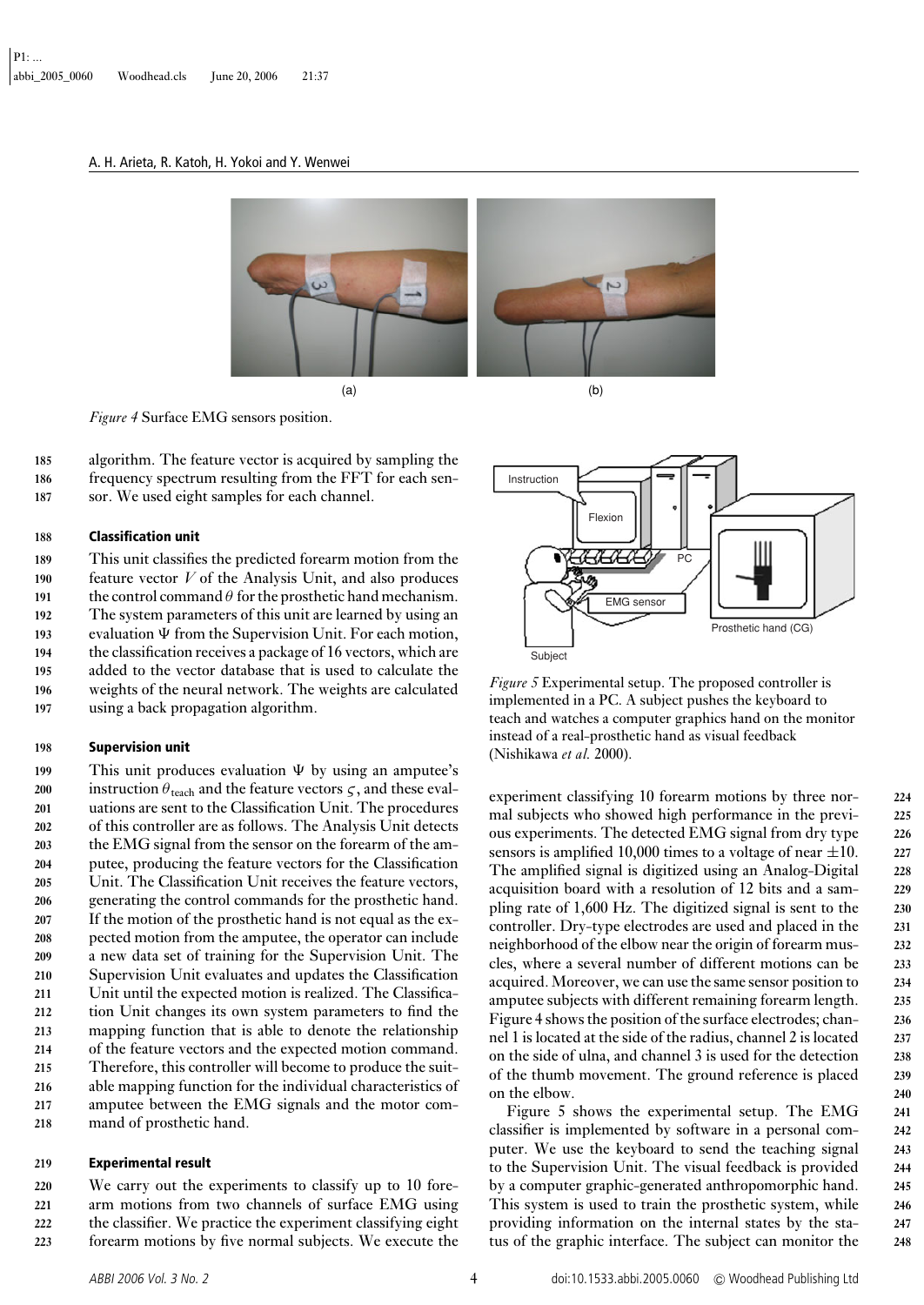

*Figure 6* It shows the 10 different motions, which can be discriminated from the EMG signals (Nishikawa *et al.* 2000).



*Figure 7* Adjustable power transmitting mechanism.

**249** performance of the hand, and send a teaching signal, to **250** correct the motion when he or she considers that it is not **251** moving satisfactorily.

 We carry out the ability test to measure the efficiency of the classifier to distinguish the different motions. The test subject controls the prosthetic hand according to the instructions presented on the monitor (Fig. 5). To test the motion, we asked the test subject to execute one motion for 3 s. During this time, we calculated the classification error by comparing the current instruction and the output of the classifier. Before starting with the motion testing, there is a training session in which the system is calibrated for the test subject. The test begins when the test subject considers that he is able to control the graphic hand. The system can classify up to 10 different forearm motions, which contains four wrist motions and six hand motions. Each motion is assigned an ID number. Figure 6 shows all of the motions and their corresponding ID numbers. The wrist motions are supination (ID:01), pronation (ID:02), flexion (ID:03), and extension (ID:04). The hand motions are 2–5th fingers' flexion (ID:05), 2–5th fingers' extension (ID:06), thumb flexion (ID:07), thumb extension (ID:08), 4–5th fingers' flexion (ID:09), and 2–3rd fingers' extension **272** (ID:10).

#### **273 ADAPTIVE JOINT MECHANISM**

**274** Figure 7 shows a schematic diagram of the adaptive joint **275** mechanism developed at our laboratory (Ishikawa *et al.*

2000). A spring connects a frame with a wire guide that **276** can shift proportionally to the load applied. In the case **277** of light load as shown in Figure 8(b), the wire approaches **278** the fulcrum, making its angular velocity high and its torque **279** low. On the other side, in the case of heavy load as shown in **280** Figure 8(c), the guide leaves the fulcrum, making its angu- **281** lar velocity low and its torque high. Accordingly, the spring **282** connected to the guide provides the adjustable power trans- **283** mitting function. The adaptive joint provides a "passive **284** adaptive grasp" (Hirose and Ma 1991). Dechev *et al.* indi- **285** cate that current prosthetic hands, which are pinch-based **286** devices with rigid fingers, require a high pinch force to **287** secure objects. This gripping force can be reduced using **288** a more flexible mechanism that can adapt to different ob- **289** jects; hence, more flexible hands are needed. Our proposed **290** mechanism achieves this task. **291** 

Figure 9 shows the mathematical model of the adaptive **292** joint mechanism. Torque on one articulation (finger tip) **293**  $(\tau)$  is derived from the force pulling the wire  $(F)$  and an 294 angle with a fulcrum–action line and an action–lever line **295**  $(\theta_1)$ , and a distance from the fulcrum to a point of action 296 (*L)*: **297**

$$
\tau = L \cdot F \cdot \sin \theta_1 \tag{1}
$$

Here, the angle  $\theta_1$  is defined as an angle  $\theta_2$  with the 298 fulcrum–action line and a fulcrum–pulling force line, an **299** angle  $\beta$  with the fulcrum–pulley line and the pulling force  $\qquad$  300 line, and a distance *x* from the fulcrum to a point of lever 301 (pulley): **302**

$$
\theta_1 = \text{Tan}^{-1} \left( \frac{x \sin(\theta_2 - \beta)}{L - x \cos(\theta_2 - \beta)} \right) \tag{2}
$$

$$
\beta = f(x) \tag{3}
$$

If the spring would connect with a point near to the ful- **304** crum, β could approximate a constant value. The distance **305** *x* is given by the following equation: **306**

$$
x = \frac{F\cos(\theta_1 + \theta_2 - \beta)}{k} \tag{4}
$$

Here, the parameter  $k$  is a Young's modulus of a spring  $307$ in the direction of fulcrum–guide (pulley) line that **308**

<sup>C</sup> Woodhead Publishing Ltd doi:10.1533.abbi.2005.0060 5 ABBI <sup>2006</sup> Vol. <sup>3</sup> No. <sup>2</sup>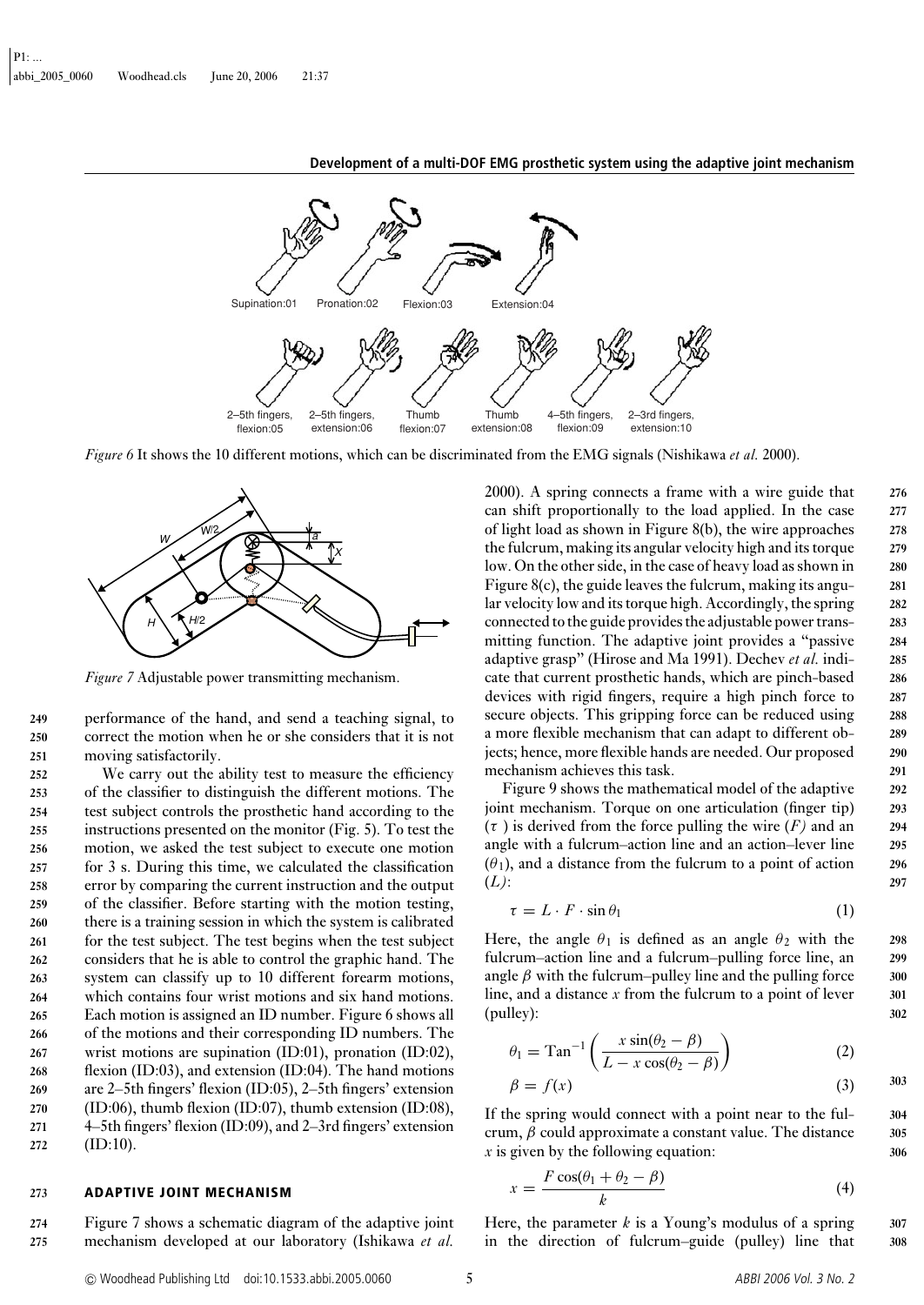A. H. Arieta, R. Katoh, H. Yokoi and Y. Wenwei



*Figure 8* It shows the principle for the passive joint and adaptive torque mechanism. With light load (b) the wire is close to the fulcrum, resulting in low-torque–high-speed motion. When the load is increased (c), the wire moves away from the fulcrum, increasing the torque and reducing the motion speed (Ishikawa *et al.* 2000).



*Figure 9* Adaptive joint mechanism mathematical model (Ishikawa *et al.* 2000).

 connects the frame and the guide. These equations can settle the torque  $\tau$  from the force *F*, the distance *x*, and 311 the angle  $\theta_2$ . From previous simulation experiments the torque–angular-velocity ratio was 1:6, this was later con- firmed with a mechanical prototype (Ishikawa *et al.* 2000). Furthermore, this mechanism has another function other than the adjustable function of velocity and torque. As shown in Figure 8(a), the passive motion function can be obtained by setting the wire exactly on the center of joint's rotation.

#### **319 Experiment 1**

**320** The following two cases are measured for comparing our **321** proposed mechanism with the conventional mechanism, in 322 which the guide is fixed on  $x = 1, 5, 9$  mm.

- **323** 1. The angle of the joint, when the wire is pulled with **324** constant speed without load.
- **325** 2. The torque of the joint, when the wire is pulled with shower and the angle is fixed on 45<sup>°</sup>.

#### **327 Experiment 2**

**328** We measured the angle of the joint and the torque of the **329** proposed mechanism under the condition that an obstacle is placed in a workspace so that the finger contacts it when **330** the joint angle is  $45^\circ$ .  $331^\circ$ 

Figure 10(a) and (b) show the results of experiments **332** 1-(1) and 1-(2). When the load is light, our proposed mech- **333** anism moves faster than the conventional mechanism, in **334** which the guide is fixed on 5 and 9 mm from the fulcrum. **335** On the other hand, when the load is heavy, the finger of **336** our proposed mechanism generated a torque larger than **337** the conventional mechanism with the wire guide fixed on **338** 1 and 5 mm from the fulcrum. Figure 11(a) shows the **339** results of experiment 2. The finger moves fast until it col- **340** lided to the object. It generated large torque by increasing **341** distance between the guide and the fulcrum, after it col- **342** lides with the object. Figure 11(b) shows the trajectory of **343** the finger when a free object is placed in the workspace. **344** We can see that the finger moves slowly after it contacts **345** to it, generating larger torque. These simulation results **346** show that desired effect is obtained, using our proposed **347** mechanism. **348**

The mechanism developed by Ishikawa *et al.* at our lab- **349** oratory displayed the compliance with the torque–velocity **350** requirements. Still this mechanism presents several draw- **351** backs. But the application of linear motors as actuators and **352** the spring inclusion in the mechanism make its produc- **353** tion and maintenance difficult. The robot hand manages **354** to move the actuator's weight from the hand, using linear **355** motors. The linear motors are difficult to control and are **356** slow. Also the spring mechanism makes the design more **357** expensive. To solve these problems, we proposed the use **358** of spring coil wire as guide for the actuator wire and the **359** use of servomotors as actuators (Fig. 12). **Q2 360**

Figure 10(a) and (b) shows the configuration of the me- **361** chanical parts for the new implementation. To obtain the **362** spring function of the wire guide in a simple way, we used **363** a spring coil type outer wire as an elastic guide of the inner **364** wire. If the finger does not need a big torque, the spring- **365** coil type outer wire keeps straight. If the finger needs a **366**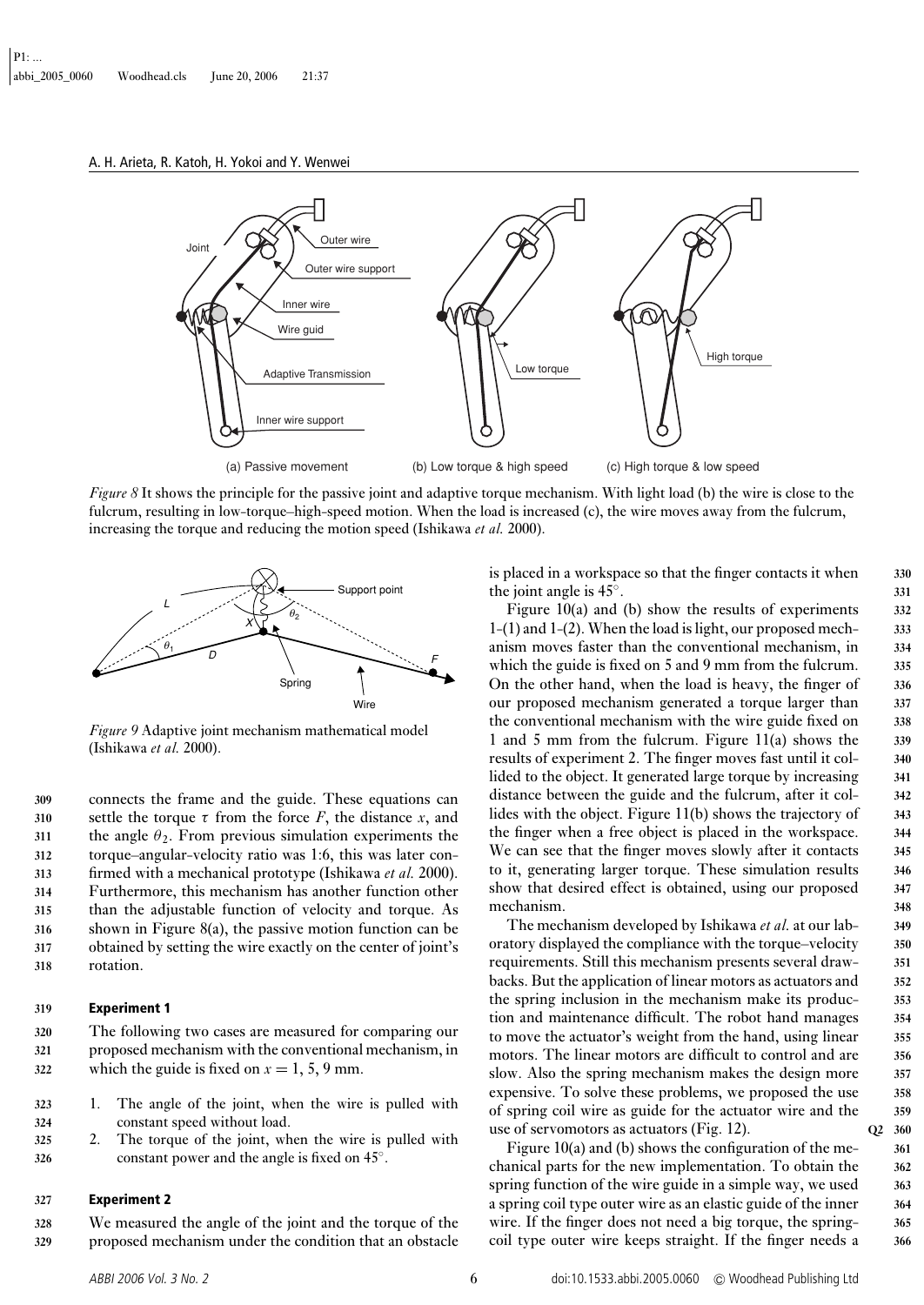

*Figure 10* (a) Simulation results for experiment 1-(1). (b) Simulation results for experiment 1-(2).



*Figure 11* (a) Simulation result for experiment 2. (b) Simulation result for experiment 2 when placing an object in the workspace.



*Figure 12* Adaptive joint mechanism by using spring coil type outer tube for the tendon guide. (a) The fingers' flexion/extension motion. (b) Power module by using RC servomotor.

 big torque, the spring-coil type outer wire bends to keep the inner wire taut. The outer wire is made of stainless steel, and boat fishing wire for the inner wire, due to its low friction with the stainless outer wire, and its high- tension resistance (37 kg). The new mechanism (Fig. 13) presents the same characteristics to that of the previous mechanism. When the load is light, the outer wire remains **373** straight, keeping the tendon wire close to the fulcrum, re- **374** sulting in low-torque–high-speed motion (Fig. 11). When **375** the load increases, the outer wire bends, moving the ten- **376** don wire away from the fulcrum, increasing the torque, **377** and reducing the actuation speed. **378**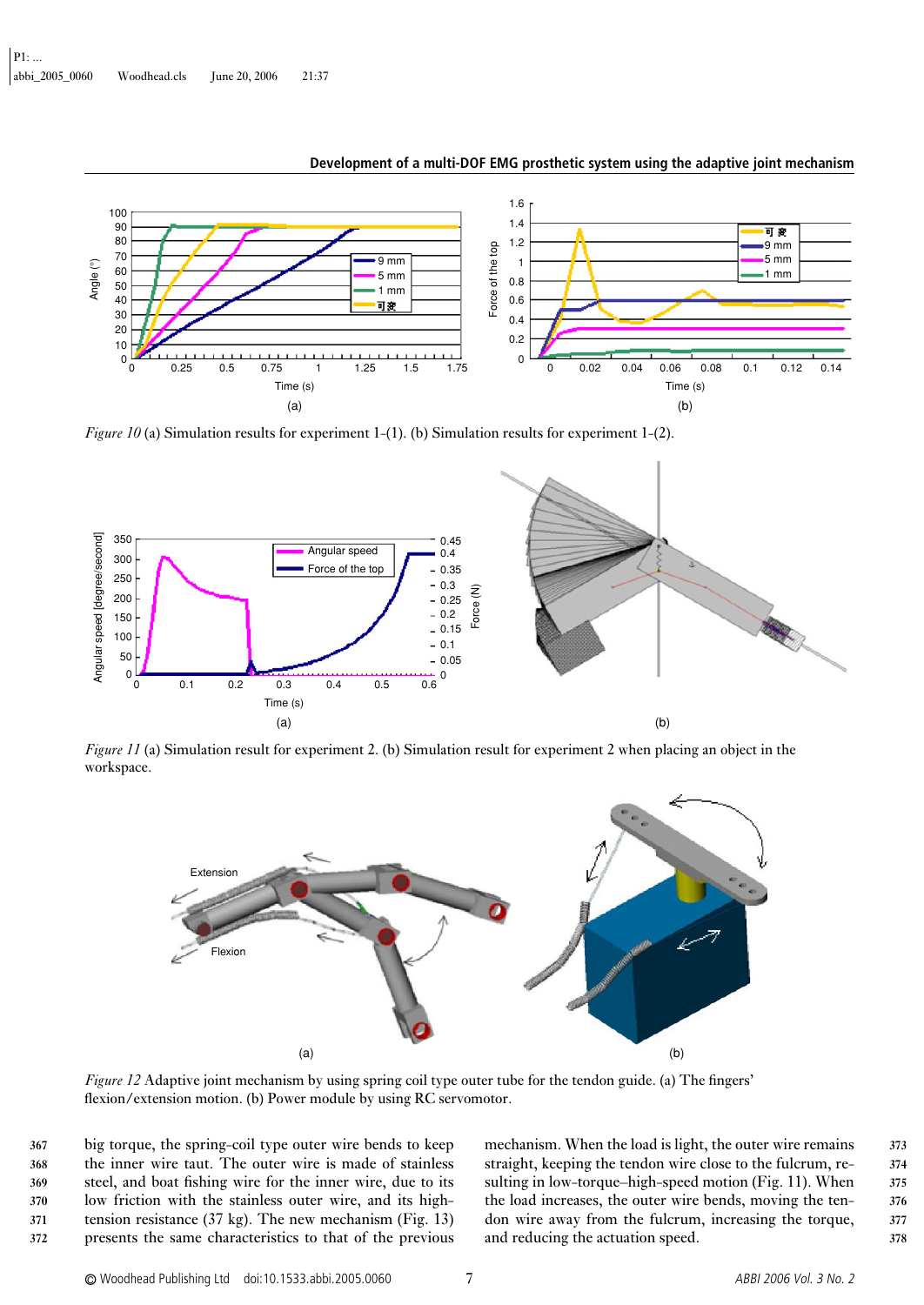A. H. Arieta, R. Katoh, H. Yokoi and Y. Wenwei



*Figure 13*. New adaptive torque mechanism. The spring is substituted for a spring coil outer tube. The spring coil presents similar characteristics to the spring keeping the inner wire (actuation wire) taut at all times.



*Figure 14* Statistics of the adaptive joint mechanism: (a) displacement of wire and force of the actuator and (b) joint torque and force of actuator.

#### **379 EMG prosthetic hand**

 The proposed EMG prosthetic hand has five fingers and wrist. Each finger has three joints; however, the distal-interphalangial (DIP) joint and the proximal– interphalangial (PIP) joint are actuated by a common ten- don wire. The MP joint is actuated by one motor. Thus each finger has 2 DOF with active motion control. Only the thumb carpo-metacarpal joint has been directly connected by servomotor to realize the abduction of motion. The wrist is supported by two motors for the actuation of prona- tion/supination and extension/flexion motions. There- fore, the proposed EMG prosthetic hand has 12 DOF as an active motion control. All joints that are actuated by the tendon wire mechanism use the adaptive joint mech- anism as shown in Chapter 4. The total weight of the RC servomotors is 280 g. The weight of aluminum body of hand is 204 g. The weight of the small size controller and battery is 100 g. The weight of the socket and all cables is 623 g. Total weight is 1207 g. This total weight is almost same as a weight of forehand of adult women.

 The experimental results show the performance of the originally proposed finger. Figure 14(a) shows the relation between the displacement of wire and the force of actuator. The angle (0◦, 45◦, and 90◦ **402** ) is measured between finger element and wire direction. This result shows that a bigger angle requires longer wire movement. Figure 14(b) shows **404** the relation between the joint torque and force of actua- **405** tor. This result shows that a bigger angle produces bigger **406** torque of joint. If the maximum torque of RC servomotor **407** is 3.6 kg cm at 6 V, the maximum torque of finger joint **408** becomes 1.1 kg cm. If there is no obstacle of finger motion, **409** only 5-mm wire movement is enough to rotate the finger **410** joint at 90◦. The maximum velocity of rotation of finger **411** joint became 200 degrees per second by using RC servomo- **412** tor. The maximum frequency obtained for the taping mo- **413** tion (0◦–90◦) of each finger is 1 Hz. The application of the **414** spring coil wire as guide showed an increase in the power **415** transference. The new prototype was tested increasing the **416** force pulling the actuator wire, measuring the torque gen- **417** erated at 0◦, 45◦, 90◦ of the joint movement. The results **418** show a nonlinear relationship between the force pulling the **419** wire and the force generated. The mechanism showed an **420** increase in the torque available at  $90^\circ$  (Fig. 15).  $421$ 

Figures 16 and 17 show the prosthetic hand proto- **422** type. Figure 18 shows some postures of handling objects: **423** (a) shows the grasping posture of cylindrical form, (b) is **424** the Elliptical case, and (c) is a plastic bottle with juice **425** (1000 mL). The proposed hand can hold 1,000-cc juice in **426** the plastic bottle in the stable state. Figure 17(d) shows **427** the posture to hold a coffee cup; the proposed hand can **428**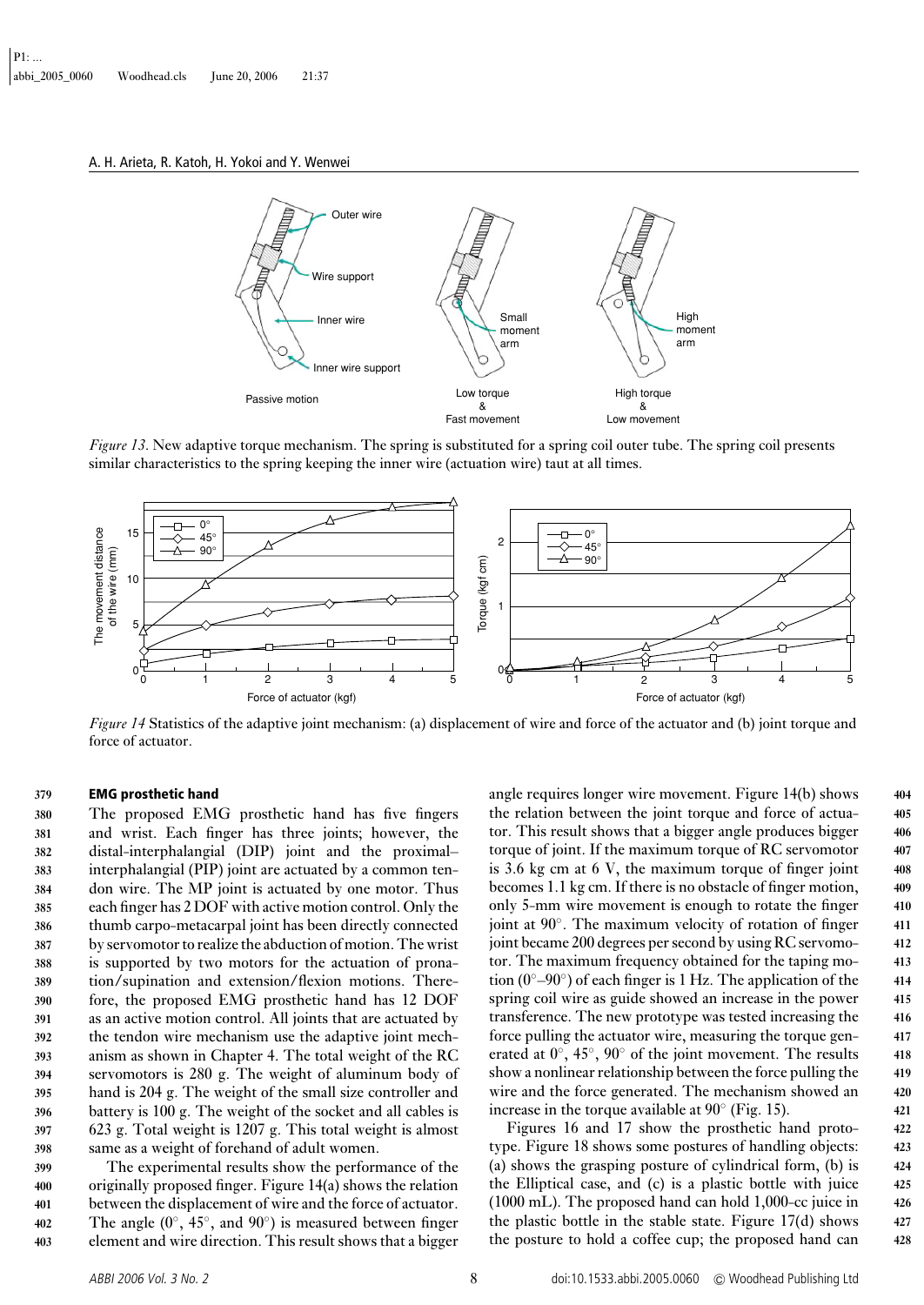

*Figure 15* Statistics for the adaptive joint mechanism for the torque–actuator force relationship when substituting the spring for the spring coil wire.



*Figure 16* Aluminum body of finger part and palm part.

**429** hold such cup by using only two fingers. Figure 17(e) **430** shows the posture to catch a pen to write character "A." **431** Figure 16(e) shows the posture to pinch the CD case by



*Figure 17* Whole products.

finger tips. The prosthetic hand showed a grip force equal **432** to 400 Nm. **433**

#### **SUMMARY 434**

The prosthetic system based on EMG signal has a big **435** potential to reflect the human intention for the control **436** of a large DOF mechanical device. This paper proposed **437** the adaptive joint mechanism and the EMG-based con- **438** troller. The experimental results show that the proposed **439** mechanism realizes powerful grasping (400 Nm), which **440**



*Figure 18* From upper left hand to the right: (a) grasping cylindrical form, (b) grasping elliptical form, (c) grasping a plastic bottle, (d) holding a coffee cup, (e) holding a pen, and (f) holding a CD case.